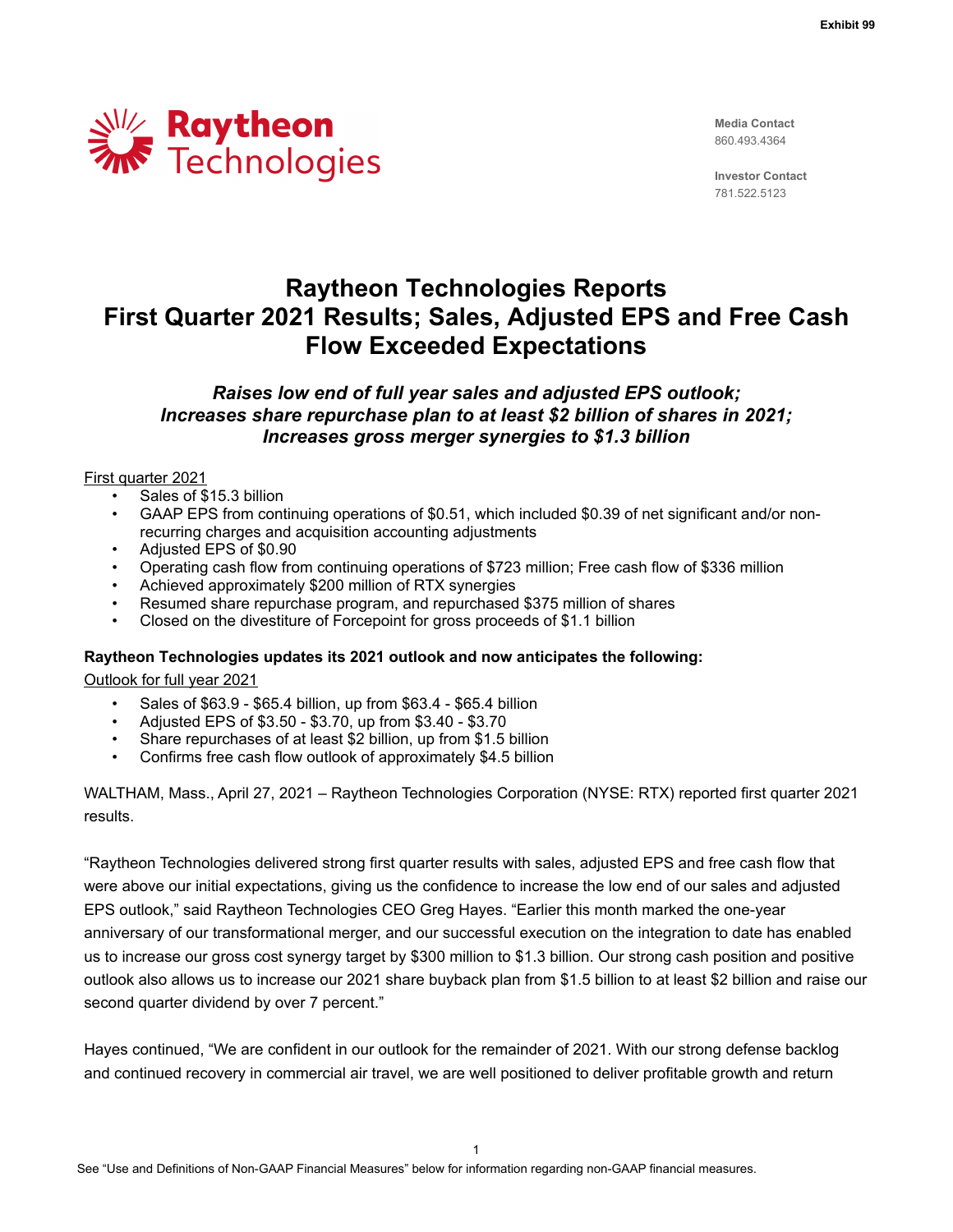cash to drive significant value for shareowners. At the same time, we continue to invest in innovative technologies to deliver advanced solutions for our customers that differentiate us in aerospace and defense."

Raytheon Technologies reported first quarter sales of \$15.3 billion. GAAP EPS from continuing operations was \$0.51 and included \$0.39 of net significant and/or non-recurring charges and acquisition accounting adjustments. This included \$0.26 of acquisition accounting adjustments primarily related to intangible amortization, \$0.10 of tax related to the Forcepoint disposition, \$0.02 of restructuring, and \$0.01 of other items. Adjusted EPS was \$0.90. Sales and adjusted EPS were in-line with the company's updated outlook communicated on April  $9<sup>th</sup>$ .

The company recorded net income from continuing operations in the first quarter of \$772 million, which included \$598 million of net significant and/or nonrecurring charges and acquisition accounting adjustments. Adjusted net income was \$1,370 million. Operating cash flow from continuing operations in the first quarter was \$723 million. Capital expenditures were \$387 million, resulting in free cash flow of \$336 million.

## **Summary Financial Results – Continuing Operations**

| (\$ in millions, except EPS)                   | 1st Quarter 2021 |        |  |
|------------------------------------------------|------------------|--------|--|
| Reported                                       |                  |        |  |
| Sales                                          | \$               | 15,251 |  |
| Net Income                                     | \$               | 772    |  |
| <b>EPS</b>                                     | \$               | 0.51   |  |
|                                                |                  |        |  |
| Adjusted                                       |                  |        |  |
| <b>Sales</b>                                   | \$               | 15,251 |  |
| Net Income                                     | \$               | 1,370  |  |
| <b>EPS</b>                                     | \$               | 0.90   |  |
|                                                |                  |        |  |
| Operating Cash Flow from Continuing Operations | \$               | 723    |  |
| Free Cash Flow                                 | \$               | 336    |  |

## **Backlog and Bookings**

Backlog at the end of the first quarter was \$147.4 billion, of which \$82.2 billion was from commercial aerospace and \$65.2 billion was from defense.

Notable defense bookings during the quarter included:

- \$1.4 billion of classified bookings at Raytheon Intelligence & Space (RIS)
- \$593 million for two F-135 sustainment services contracts at Pratt & Whitney
- \$518 million for the Advanced Medium-Range Air-to-Air Missile (AMRAAM) for the U.S. Air Force, Navy and international customers at Raytheon Missiles & Defense (RMD)
- \$247 million to provide Patriot engineering services for the U.S. Army and international customers at RMD
- \$227 million on a missile warning and defense contract at RIS
- \$199 million for an international tactical airborne radar sustainment contract at RIS

In addition, during the quarter, RMD's industry team was down-selected for the Next Generation Interceptor award.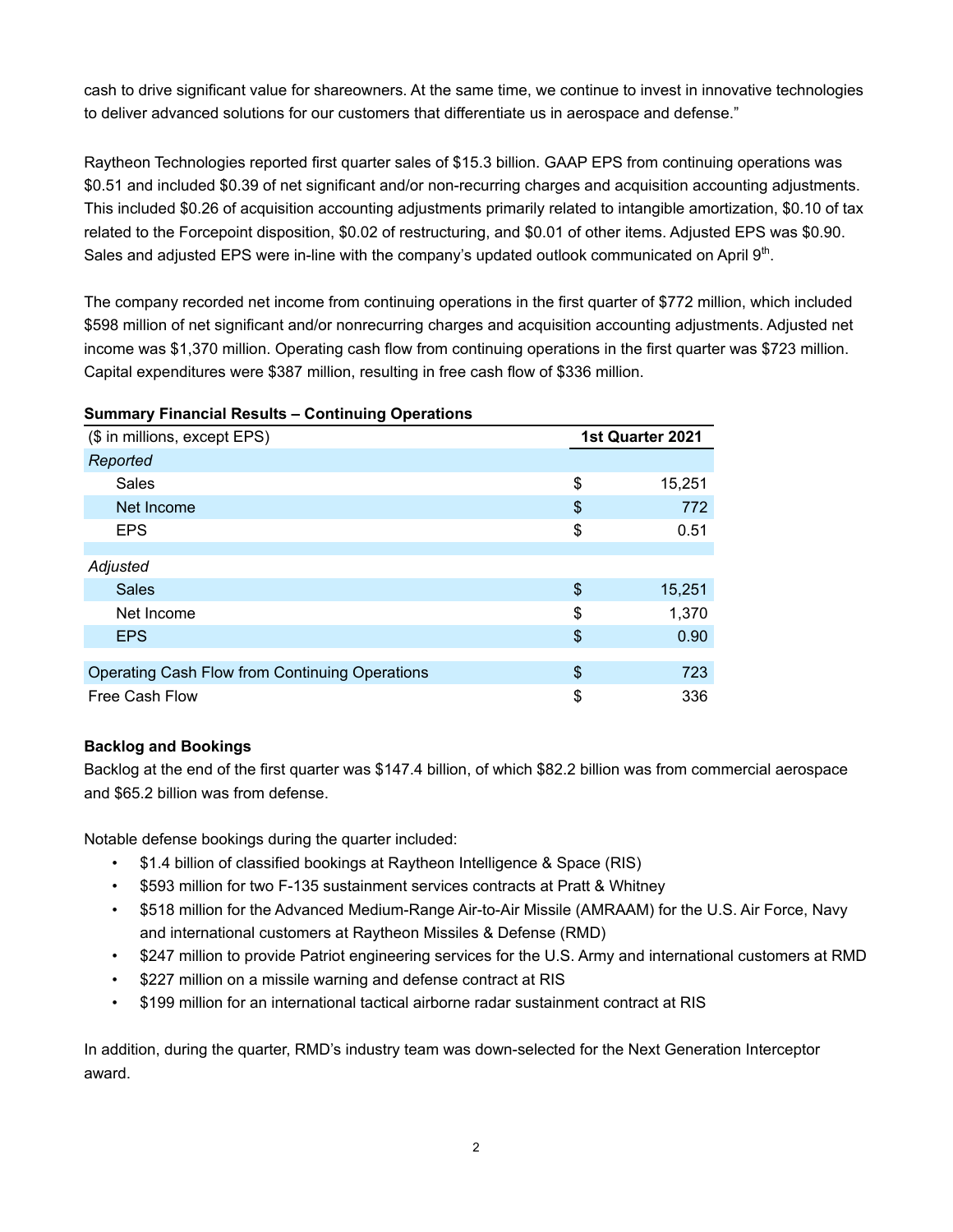## **Segment Results**

The company's reportable segments are Collins Aerospace, Pratt & Whitney, Raytheon Intelligence & Space (RIS) and Raytheon Missiles & Defense (RMD). In connection with the merger, the company revised its segment presentation. Prior periods have been revised to reflect the current presentation. Refer to the accompanying tables for further details.

#### **Collins Aerospace**

|                         | <b>1st Quarter</b> |                |         |          |
|-------------------------|--------------------|----------------|---------|----------|
| $($$ in millions)       | 2021               |                | 2020    | % Change |
| Reported                |                    |                |         |          |
| <b>Sales</b>            | \$<br>4,370        |                | \$6,438 | (32)%    |
| <b>Operating Profit</b> | \$<br>314          |                | \$1,246 | (75)%    |
| <b>ROS</b>              | 7.2%               |                | 19.4 %  |          |
|                         |                    |                |         |          |
| Adjusted                |                    |                |         |          |
| <b>Sales</b>            | \$4,370            |                | \$6,460 | (32)%    |
| <b>Operating Profit</b> | \$<br>332          | $\mathbb{S}^-$ | 1,284   | (74)%    |
| <b>ROS</b>              | 7.6 %              |                | 19.9 %  |          |

*Note: Prior periods have been revised to reflect the current segment presentation which excludes acquisition accounting adjustments and includes additional corporate expense allocations.*

Collins Aerospace had first quarter 2021 adjusted sales of \$4,370 million, down 32 percent versus the prior year. Commercial OE was down 45 percent, commercial aftermarket was down 43 percent, and military was down 3 percent. Excluding the impact of the prior year Military GPS and Space ISR divestitures and FX, military was up 4 percent in the quarter. The expected decrease in commercial sales was driven primarily by the current environment which has resulted in lower flight hours, aircraft fleet utilization and commercial OEM deliveries.

Collins Aerospace recorded adjusted operating profit of \$332 million in the quarter, down 74 percent versus the prior year. The expected decrease in adjusted operating profit was driven by lower commercial aerospace aftermarket and OEM sales volume, as well as the impact of the Military GPS and Space ISR divestitures. This was partially offset by cost reduction actions.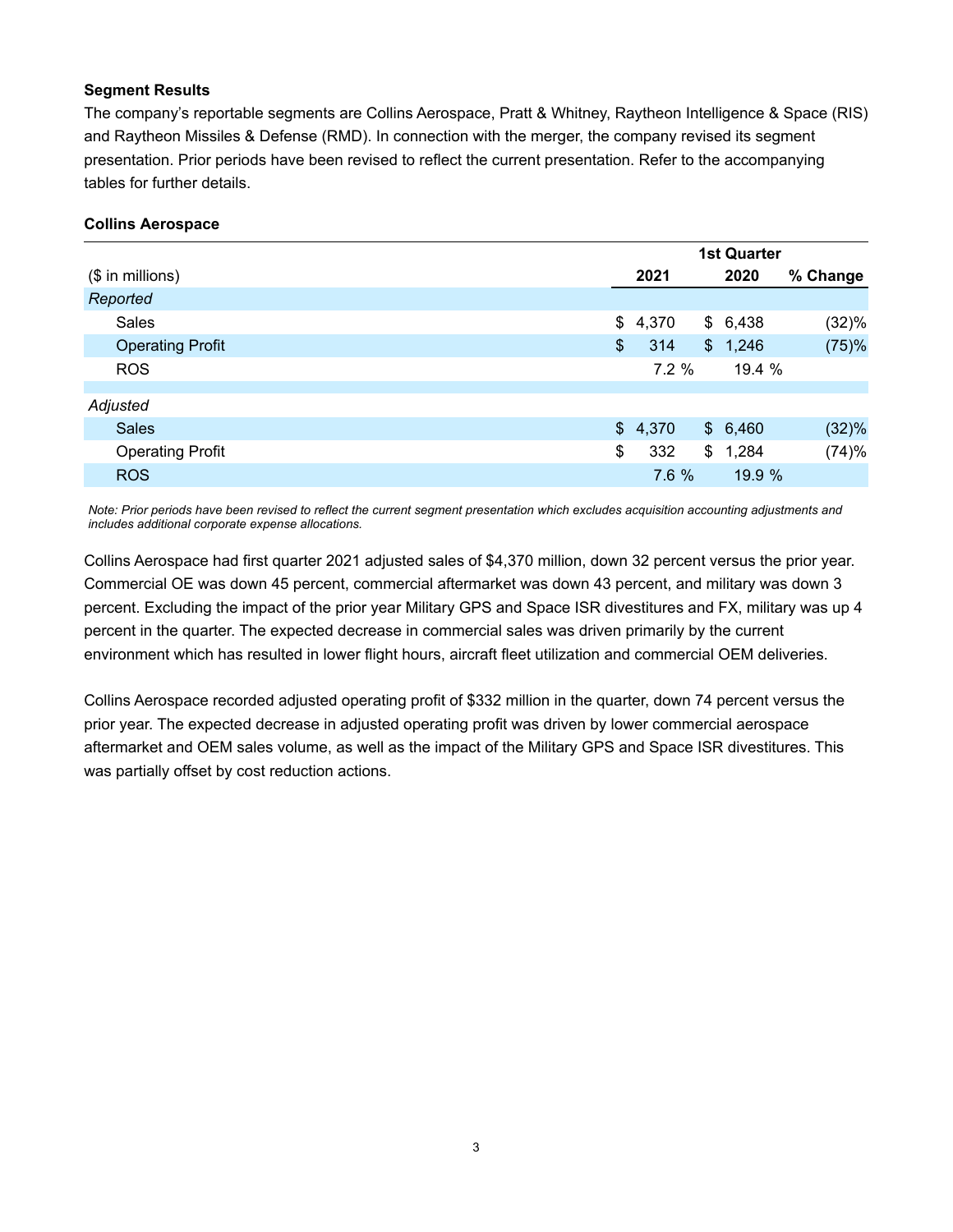## **Pratt & Whitney**

|                         | <b>1st Quarter</b> |       |               |         |          |
|-------------------------|--------------------|-------|---------------|---------|----------|
| $($$ in millions)       |                    | 2021  |               | 2020    | % Change |
| Reported                |                    |       |               |         |          |
| <b>Sales</b>            | \$                 | 4,030 |               | \$5,353 | (25)%    |
| <b>Operating Profit</b> | \$                 | 20    | $\frac{1}{2}$ | 475     | (96)%    |
| <b>ROS</b>              |                    | 0.5%  |               | 8.9 %   |          |
|                         |                    |       |               |         |          |
| Adjusted                |                    |       |               |         |          |
| <b>Sales</b>            | $\mathbb{S}^-$     | 4,030 |               | \$5,331 | (24)%    |
| <b>Operating Profit</b> | \$                 | 40    | \$            | 515     | (92)%    |
| <b>ROS</b>              |                    | 1.0%  |               | 9.7%    |          |

*Note: Prior periods have been revised to reflect the current segment presentation which excludes acquisition accounting adjustments and includes additional corporate expense allocations.*

Pratt & Whitney had first quarter 2021 adjusted sales of \$4,030 million, down 24 percent versus the prior year. Commercial OE was down 40 percent and commercial aftermarket was down 35 percent, while military was up 1 percent. The expected decrease in commercial sales was primarily due to a significant reduction in shop visits and related spare part sales, and commercial engine deliveries principally driven by the current environment.

Pratt & Whitney recorded adjusted operating profit of \$40 million in the quarter, down 92 percent versus the prior year. The expected decrease in adjusted operating profit was primarily driven by lower commercial aftermarket sales volume and unfavorable mix. This was partially offset by cost reduction actions.

#### **Raytheon Intelligence & Space**

| (\$ in millions)        |               | <b>1st Quarter</b><br>2021 |
|-------------------------|---------------|----------------------------|
| Reported                |               |                            |
| Sales                   | \$            | 3,765                      |
| <b>Operating Profit</b> | \$            | 388                        |
| <b>ROS</b>              |               | 10.3 %                     |
| Adjusted                |               |                            |
| <b>Sales</b>            | $\frac{1}{2}$ | 3,765                      |
| <b>Operating Profit</b> | \$            | 388                        |
| <b>ROS</b>              |               | 10.3 %                     |

*Note: The United Technologies Corporation and Raytheon Company merger completed on April 3, 2020. Therefore, there are no comparable first quarter 2020 results.*

RIS had first quarter adjusted sales of \$3,765 million and adjusted operating profit of \$388 million.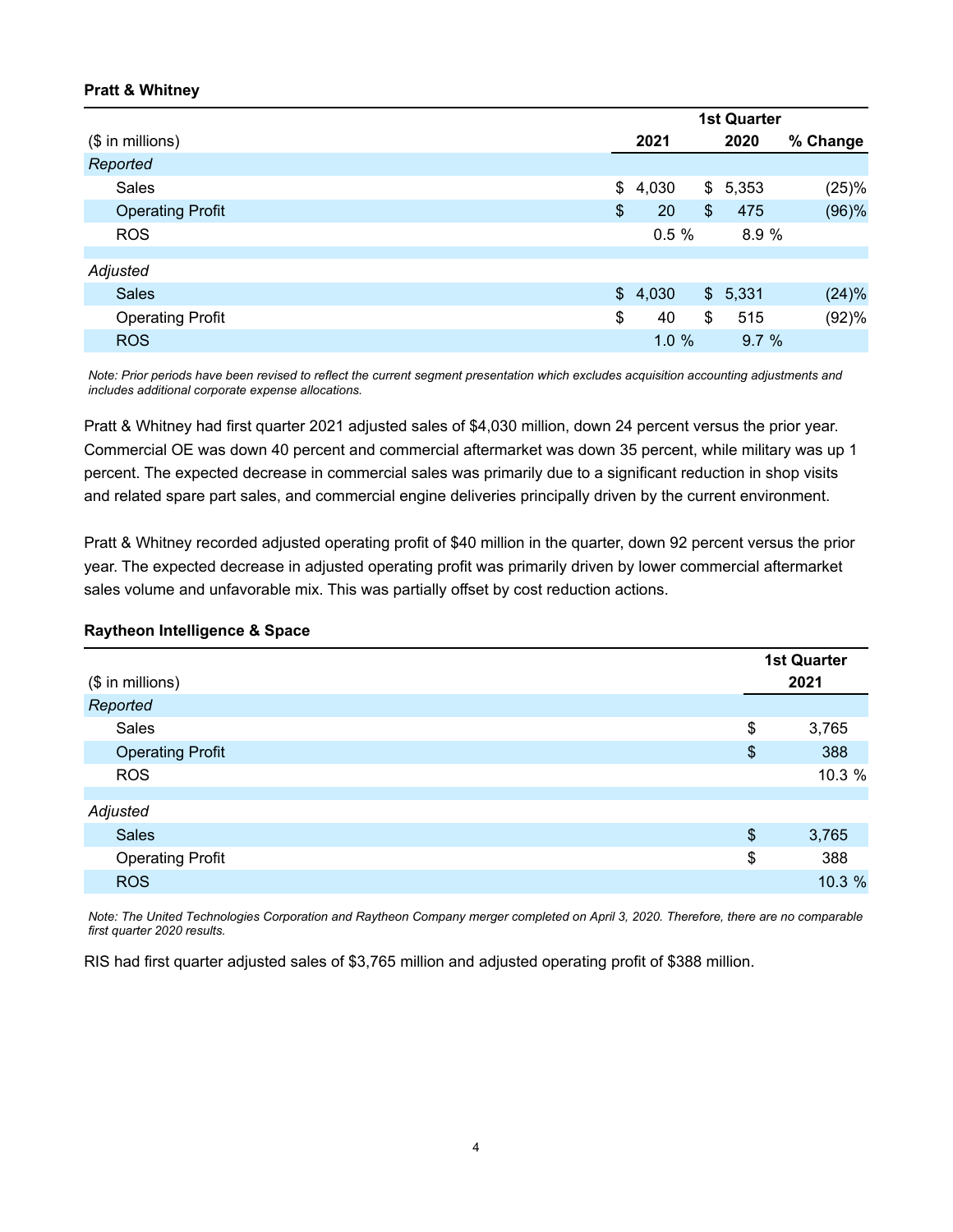## **Raytheon Missiles & Defense**

|                         |                       | <b>1st Quarter</b> |
|-------------------------|-----------------------|--------------------|
| (\$ in millions)        |                       | 2021               |
| Reported                |                       |                    |
| Sales                   | \$                    | 3,793              |
| <b>Operating Profit</b> | $\boldsymbol{\theta}$ | 496                |
| <b>ROS</b>              |                       | 13.1 %             |
|                         |                       |                    |
| Adjusted                |                       |                    |
| <b>Sales</b>            | $\frac{1}{2}$         | 3,793              |
| <b>Operating Profit</b> | \$                    | 496                |
| <b>ROS</b>              |                       | 13.1 %             |

*Note: The United Technologies Corporation and Raytheon Company merger completed on April 3, 2020. Therefore, there are no comparable first quarter 2020 results.*

RMD had first quarter adjusted sales of \$3,793 million and adjusted operating profit of \$496 million.

## **Raytheon Technologies updates its 2021 outlook and now anticipates the following:**

Outlook for full year 2021

- Sales of \$63.9 \$65.4 billion, up from \$63.4 \$65.4 billion
- Adjusted EPS of \$3.50 \$3.70, up from \$3.40 \$3.70
- Share repurchases of at least \$2 billion, up from \$1.5 billion
- There is no change in the company's previously provided 2021 expectations for:
	- Free cash flow of approximately \$4.5 billion

#### Outlook for Q2 2021

- Sales of \$15.5 \$16.0 billion
- Adjusted EPS of \$0.90 \$0.95

#### **2021 Investor Day**

Raytheon Technologies will host an investor day on May 18, 2021 with presentations from management from 10:30 a.m. – 2:30 p.m. ET. Details will be available on the Company's website at investors.rtx.com.

#### **About Raytheon Technologies**

Raytheon Technologies Corporation is an aerospace and defense company that provides advanced systems and services for commercial, military and government customers worldwide. With four industry-leading businesses ― Collins Aerospace Systems, Pratt & Whitney, Raytheon Intelligence & Space and Raytheon Missiles & Defense ― the company delivers solutions that push the boundaries in avionics, cybersecurity, directed energy, electric propulsion, hypersonics, and quantum physics. The company, formed in 2020 through the combination of Raytheon Company and the United Technologies Corporation aerospace businesses, is headquartered in Waltham, Massachusetts.

## **Conference Call on the First Quarter 2021 Financial Results**

Raytheon Technologies' financial results conference call will be held on Tuesday, April 27, 2021 at 8:30 a.m. ET. The dial-in number for the conference call will be (866) 219-7829 in the U.S. or (478) 205-0667 outside of the U.S.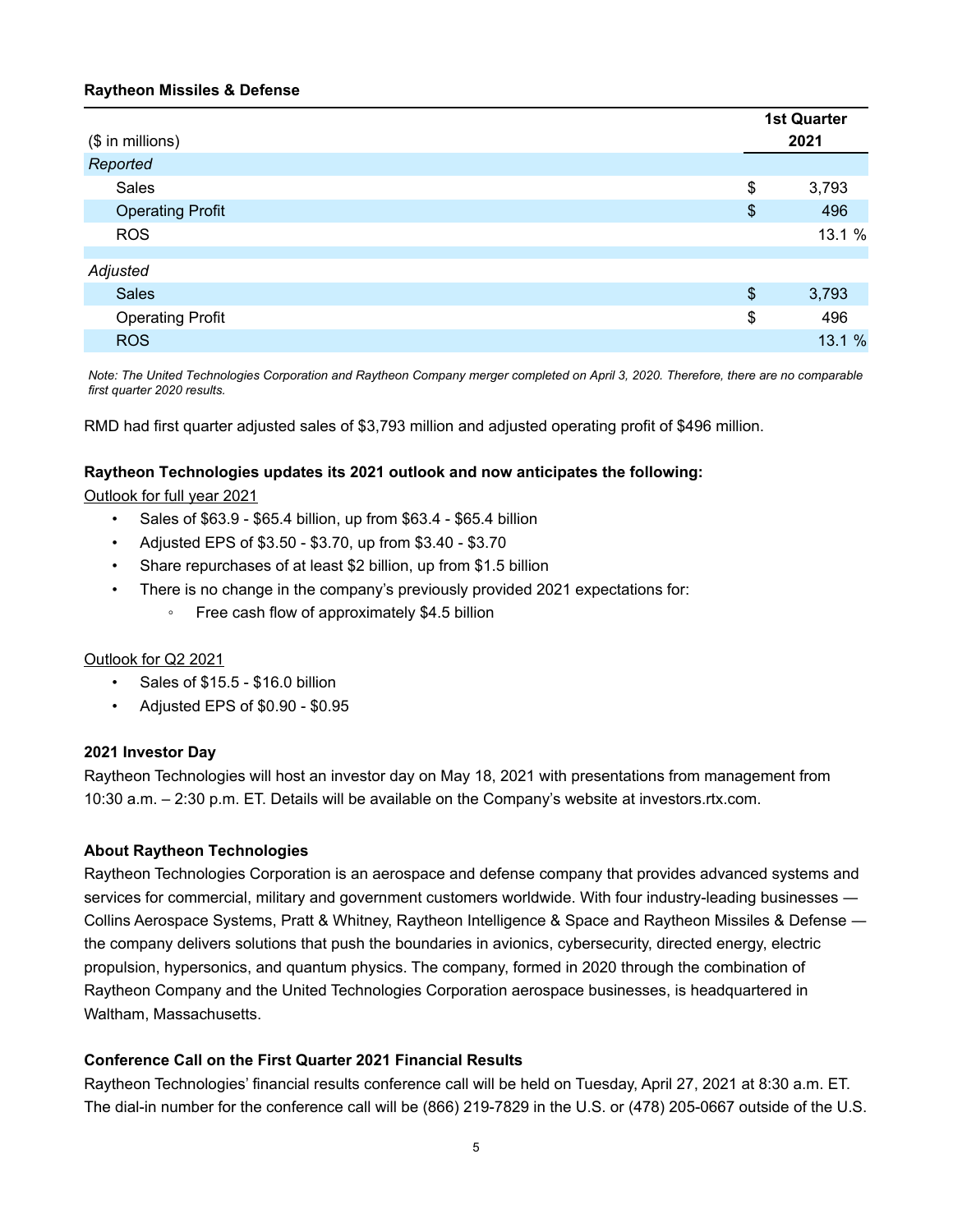The passcode is 9535368. The conference call will also be audiocast on the Internet at www.rtx.com. Individuals may listen to the call and download charts that will be used during the call. These charts will be available for printing prior to the call.

## **Use and Definitions of Non-GAAP Financial Measures**

Raytheon Technologies Corporation's ("RTC") reports its financial results in accordance with accounting principles generally accepted in the United States ("GAAP").

We supplement the reporting of our financial information determined under GAAP with certain non-GAAP financial information. The non-GAAP information presented provides investors with additional useful information, but should not be considered in isolation or as substitutes for the related GAAP measures. Moreover, other companies may define non-GAAP measures differently, which limits the usefulness of these measures for comparisons with such other companies. We encourage investors to review our financial statements and publiclyfiled reports in their entirety and not to rely on any single financial measure.

Adjusted net sales, organic sales, adjusted operating profit (loss), adjusted net income and adjusted earnings per share ("EPS") are non-GAAP financial measures. Adjusted net sales represents consolidated net sales (a GAAP measure), excluding significant items of a non-recurring and/or nonoperational nature (hereinafter referred to as "other significant items"). Organic sales represents consolidated net sales (a GAAP measure), excluding the impact of foreign currency translation, acquisitions and divestitures completed in the preceding twelve months and other significant items. Adjusted operating profit (loss) represents operating profit (loss) (a GAAP measure), excluding restructuring costs, acquisition accounting adjustments and other significant items. Adjusted net income represents net income from continuing operations (a GAAP measure), excluding restructuring costs, acquisition accounting adjustments and other significant items. Adjusted EPS represents diluted earnings per share from continuing operations (a GAAP measure), excluding restructuring costs, acquisition accounting adjustments and other significant items. For the Business segments, when applicable, adjustments of net sales similarly reflect continuing operations excluding other significant items, and adjustments of operating profit (loss) and margins similarly reflect continuing operations, excluding restructuring, acquisition accounting adjustments and other significant items.

Free cash flow is a non-GAAP financial measure that represents cash flow from operations (a GAAP measure) less capital expenditures. Management believes free cash flow is a useful measure of liquidity and an additional basis for assessing RTC's ability to fund its activities, including the financing of acquisitions, debt service, repurchases of RTC's common stock and distribution of earnings to shareowners.

A reconciliation of the non-GAAP measures to the corresponding amounts prepared in accordance with GAAP appears in the tables in this Appendix. The tables provide additional information as to the items and amounts that have been excluded from the adjusted measures.

When we provide our expectation for adjusted EPS and free cash flow on a forward-looking basis, a reconciliation of the differences between the non-GAAP expectations and the corresponding GAAP measures (expected diluted EPS from continuing operations and expected cash flow from operations, respectively) generally is not available without unreasonable effort due to potentially high variability, complexity and low visibility as to the items that would be excluded from the GAAP measure in the relevant future period, such as unusual gains and losses, the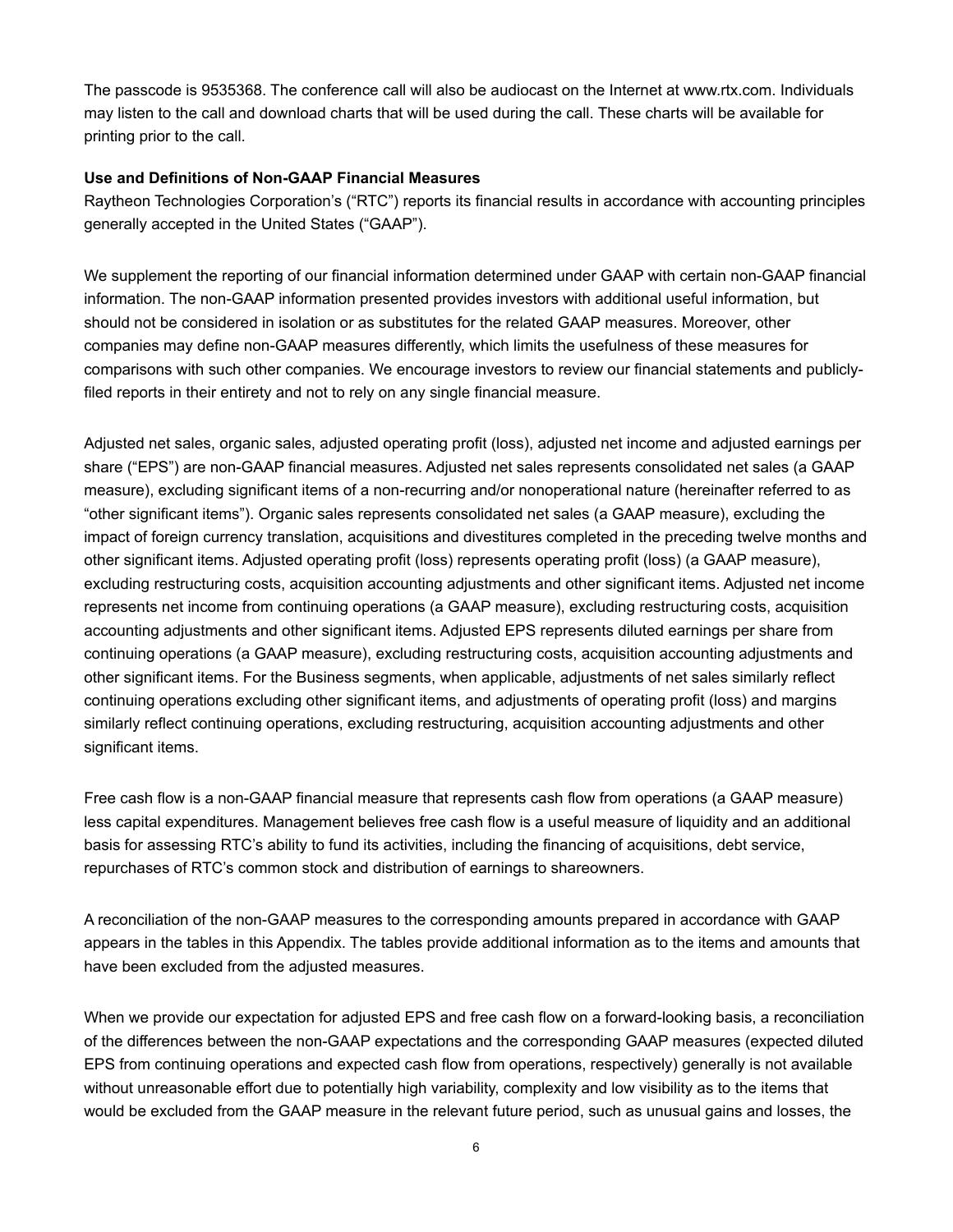ultimate outcome of pending litigation, fluctuations in foreign currency exchange rates, the impact and timing of potential acquisitions and divestitures, and other structural changes or their probable significance. The variability of the excluded items may have a significant, and potentially unpredictable, impact on our future GAAP results.

#### **Cautionary Statement Regarding Forward-Looking Statements**

This press release contains statements which, to the extent they are not statements of historical or present fact, constitute "forward-looking statements" under the securities laws. From time to time, oral or written forwardlooking statements may also be included in other information released to the public. These forward-looking statements are intended to provide Raytheon Technologies Corporation's ("RTC") management's current expectations or plans for our future operating and financial performance, based on assumptions currently believed to be valid. Forward-looking statements can be identified by the use of words such as "believe," "expect," "expectations," "plans," "strategy," "prospects," "estimate," "project," "target," "anticipate," "will," "should," "see," "guidance," "outlook," "confident," "on track" and other words of similar meaning. Forward-looking statements may include, among other things, statements relating to future sales, earnings, cash flow, results of operations, uses of cash, share repurchases, tax payments and rates, research and development spending, other measures of financial performance, potential future plans, strategies or transactions, credit ratings and net indebtedness, other anticipated benefits to RTC of United Technologies Corporation's ("UTC") Rockwell Collins acquisition, the merger between UTC and Raytheon Company ("Raytheon," and such merger, the "merger") or the spin-offs by UTC of Otis Worldwide Corporation and Carrier Global Corporation into separate independent companies (the "separation transactions"), including estimated synergies and customer cost savings resulting from the merger and the anticipated benefits and costs of the separation transactions and other statements that are not solely historical facts. All forward-looking statements involve risks, uncertainties and other factors that may cause actual results to differ materially from those expressed or implied in the forward-looking statements. For those statements, we claim the protection of the safe harbor for forward-looking statements contained in the U.S. Private Securities Litigation Reform Act of 1995. Such risks, uncertainties and other factors include, without limitation: (1) the effect of economic conditions in the industries and markets in which RTC operates in the U.S. and globally and any changes therein, including financial market conditions, fluctuations in commodity prices, interest rates and foreign currency exchange rates, levels of end market demand in both the commercial and defense segments of the aerospace industry, levels of air travel, financial condition of commercial airlines, and the impact of pandemic health issues (including COVID-19 and its effects, among other things, on global supply, demand and distribution capabilities as the COVID-19 pandemic continues and results in an increasingly prolonged period of disruption to air travel and commercial activities generally, and significant restrictions and limitations on businesses, particularly within the aerospace and commercial airlines industries) aviation safety concerns, weather conditions and natural disasters, the financial condition of our customers and suppliers, and the risks associated with U.S. government sales (including changes or shifts in defense spending due to budgetary constraints, spending cuts resulting from sequestration or the allocation of funds to governmental responses to COVID-19, a government shutdown, or otherwise, and uncertain funding of programs); (2) challenges in the development, production, delivery, support, performance, safety, regulatory compliance, and realization of the anticipated benefits (including our expected returns under customer contracts) of advanced technologies and new products and services; (3) the scope, nature, impact or timing of acquisition and divestiture activity, including among other things the integration of UTC's and Raytheon Company's businesses and the integration of RTC with other businesses acquired before and after the merger, and realization of synergies and opportunities for growth and innovation and incurrence of related costs and expenses; (4) RTC's levels of indebtedness, capital spending and research and development spending; (5) future availability of credit and factors that may affect such availability, including credit market conditions and our capital structure; (6) the timing and scope of future repurchases by RTC of its common stock,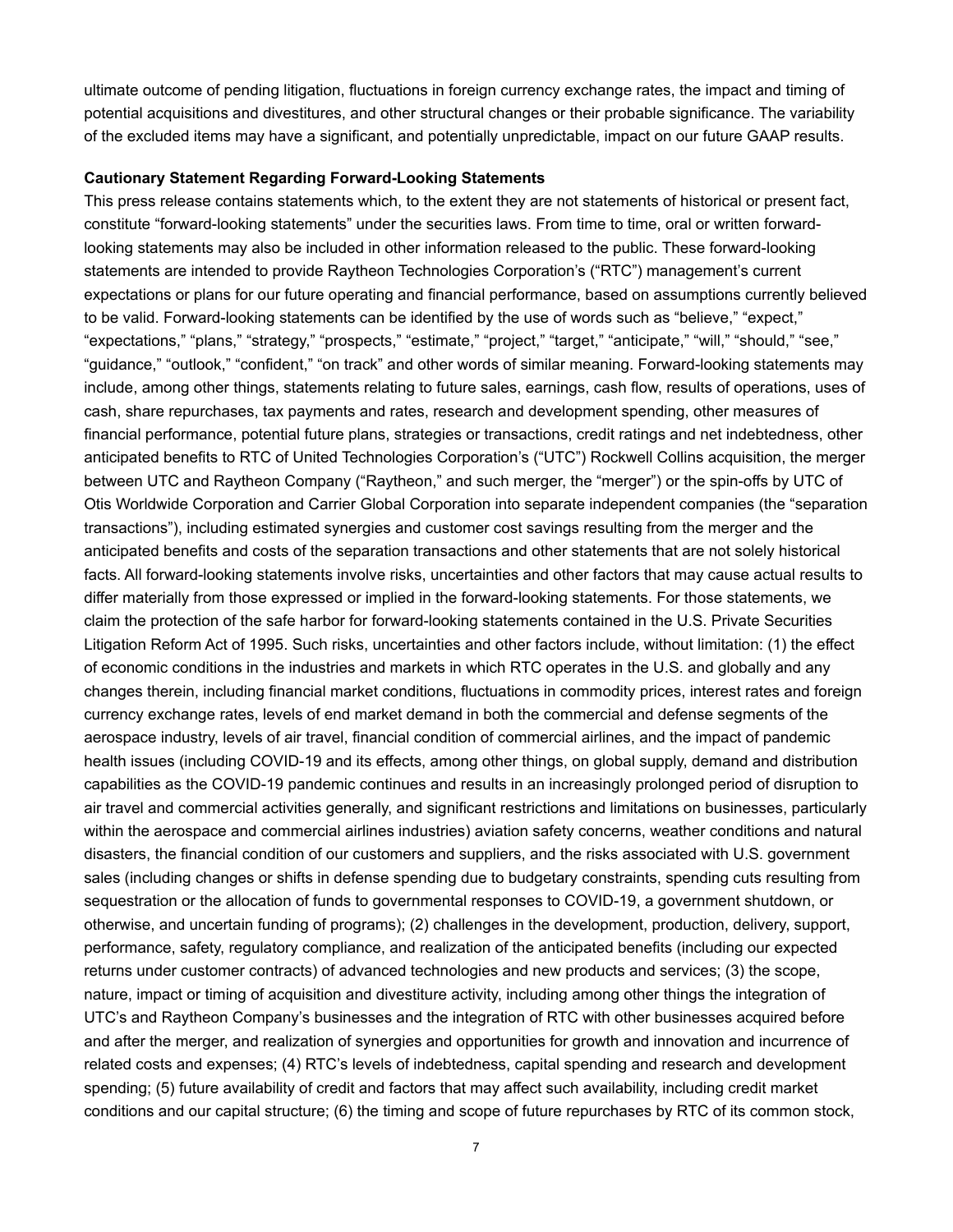which are subject to a number of uncertainties and may be discontinued, accelerated, suspended or delayed at any time due to various factors, including market conditions and the level of other investing activities and uses of cash; (7) delays and disruption in delivery of materials and services from suppliers; (8) company and customerdirected cost reduction efforts and restructuring costs and savings and other consequences thereof (including the potential termination of U.S. government contracts and performance under undefinitized contract actions and the potential inability to recover termination costs); (9) new business and investment opportunities; (10) the ability to realize the intended benefits of organizational changes; (11) the anticipated benefits of diversification and balance of operations across product lines, regions and industries; (12) the outcome of legal proceedings, investigations and other contingencies; (13) pension plan assumptions and future contributions; (14) the impact of the negotiation of collective bargaining agreements and labor disputes; (15) the effect of changes in political conditions in the U.S. and other countries in which RTC and its businesses operate, including the effect of changes in U.S. trade policies on general market conditions, global trade policies and currency exchange rates in the near term and beyond; (16) changes resulting from the recent change in the U.S. Administration and potential changes in Department of Defense policies or priorities; (17) the effect of changes in tax (including U.S. tax reform enacted on December 22, 2017, which is commonly referred to as the Tax Cuts and Jobs Act of 2017), environmental, regulatory and other laws and regulations (including, among other things, export and import requirements such as the International Traffic in Arms Regulations and the Export Administration Regulations, anti-bribery and anticorruption requirements, including the Foreign Corrupt Practices Act, industrial cooperation agreement obligations, and procurement and other regulations) in the U.S. and other countries in which RTC and its businesses operate; (18) the possibility that the anticipated benefits from the combination of UTC's and Raytheon's businesses (including ongoing integration activities from historic UTC and Raytheon acquisitions prior to the merger) cannot be realized in full or may take longer to realize than expected, or the possibility that costs or difficulties related to the integration of UTC's businesses with Raytheon's will be greater than expected or may not result in the achievement of estimated synergies within the contemplated time frame or at all; (19) the ability of RTC to retain and hire key personnel and the ability of our personnel to continue to operate our facilities and businesses around the world in light of, among other factors, the COVID-19 pandemic and related personnel reductions; and (20) the intended qualification of (i) the merger as a tax-free reorganization and (ii) the separation transactions and other internal restructurings as tax-free to UTC and former UTC shareowners, in each case, for U.S. federal income tax purposes. For additional information on identifying factors that may cause actual results to vary materially from those stated in forward-looking statements, see the reports of RTC, UTC and Raytheon on Forms S-4, 10-K, 10-Q and 8-K filed with or furnished to the Securities and Exchange Commission from time to time. Any forward-looking statement speaks only as of the date on which it is made, and RTC assumes no obligation to update or revise such statement, whether as a result of new information, future events or otherwise, except as required by applicable law.

RTC-IR # # #-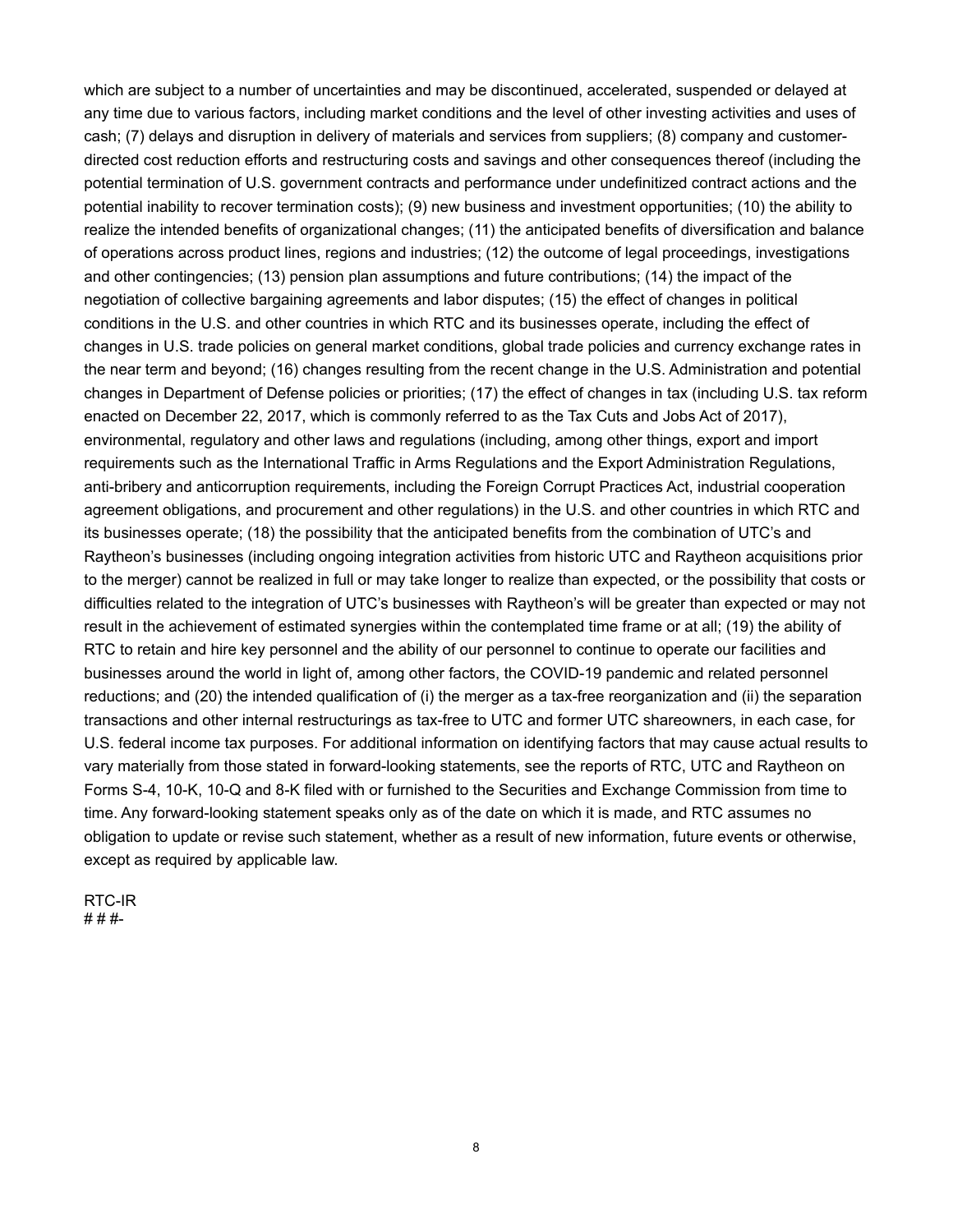## **Raytheon Technologies Corporation Condensed Consolidated Statement of Operations**

|                                                                                      | Quarter Ended March 31, |         |               |              |
|--------------------------------------------------------------------------------------|-------------------------|---------|---------------|--------------|
|                                                                                      | (Unaudited)             |         |               |              |
| (dollars in millions, except per share amounts; shares in millions)                  |                         | 2021    |               | $2020^{(1)}$ |
| <b>Net Sales</b>                                                                     | \$                      | 15,251  | $\mathbb{S}$  | 11,360       |
| Costs and Expenses:                                                                  |                         |         |               |              |
| Cost of sales                                                                        |                         | 12,537  |               | 8,572        |
| Research and development                                                             |                         | 589     |               | 535          |
| Selling, general and administrative                                                  |                         | 1,220   |               | 977          |
| <b>Total Costs and Expenses</b>                                                      |                         | 14,346  |               | 10,084       |
| Other income, net                                                                    |                         | 108     |               | 19           |
| Operating profit                                                                     |                         | 1,013   |               | 1,295        |
| Non-service pension benefit                                                          |                         | (491)   |               | (168)        |
| Interest expense, net                                                                |                         | 346     |               | 332          |
| Income from continuing operations before income taxes                                |                         | 1,158   |               | 1,131        |
| Income tax expense                                                                   |                         | 345     |               | 639          |
| Net income from continuing operations                                                |                         | 813     |               | 492          |
| Less: Noncontrolling interest in subsidiaries' earnings from continuing operations   |                         | 41      |               | 54           |
| Income from continuing operations attributable to common shareowners                 |                         | 772     |               | 438          |
| Discontinued operations:                                                             |                         |         |               |              |
| Loss from discontinued operations, before tax                                        |                         | (20)    |               | (176)        |
| Income tax (benefit) expense from discontinued operations                            |                         | (1)     |               | 302          |
| Net loss from discontinued operations                                                |                         | (19)    |               | (478)        |
| Less: Noncontrolling interest in subsidiaries' earnings from discontinued operations |                         |         |               | 43           |
| Loss from discontinued operations attributable to common shareowners                 |                         | (19)    |               | (521)        |
| Net income (loss) attributable to common shareowners                                 | \$                      | 753     | \$            | (83)         |
| Earnings (loss) Per Share attributable to common shareowners - Basic:                |                         |         |               |              |
| Income from continuing operations                                                    | \$                      | 0.51    | \$            | 0.51         |
| Loss from discontinued operations                                                    |                         | (0.01)  |               | (0.61)       |
| Net income (loss) attributable to common shareowners                                 | \$                      | 0.50    | $\mathbb{S}$  | (0.10)       |
| Earnings (loss) Per Share attributable to common shareowners - Diluted:              |                         |         |               |              |
| Income from continuing operations                                                    | $\$$                    | 0.51    | \$            | 0.50         |
| Loss from discontinued operations                                                    |                         | (0.01)  |               | (0.60)       |
| Net income (loss) attributable to common shareowners                                 | $\mathbb S$             | 0.50    | $\mathcal{S}$ | (0.10)       |
|                                                                                      |                         |         |               |              |
| Weighted Average Shares Outstanding:                                                 |                         |         |               |              |
| <b>Basic</b> shares                                                                  |                         | 1,511.1 |               | 858.4        |
| Diluted shares                                                                       |                         | 1,514.1 |               | 865.8        |

(1) As a result of the spin-offs of Otis Worldwide Corporation and Carrier Global Corporation into separate independent companies (the "Separation Transactions"), we have reclassified prior year amounts for Otis and Carrier as discontinued operations.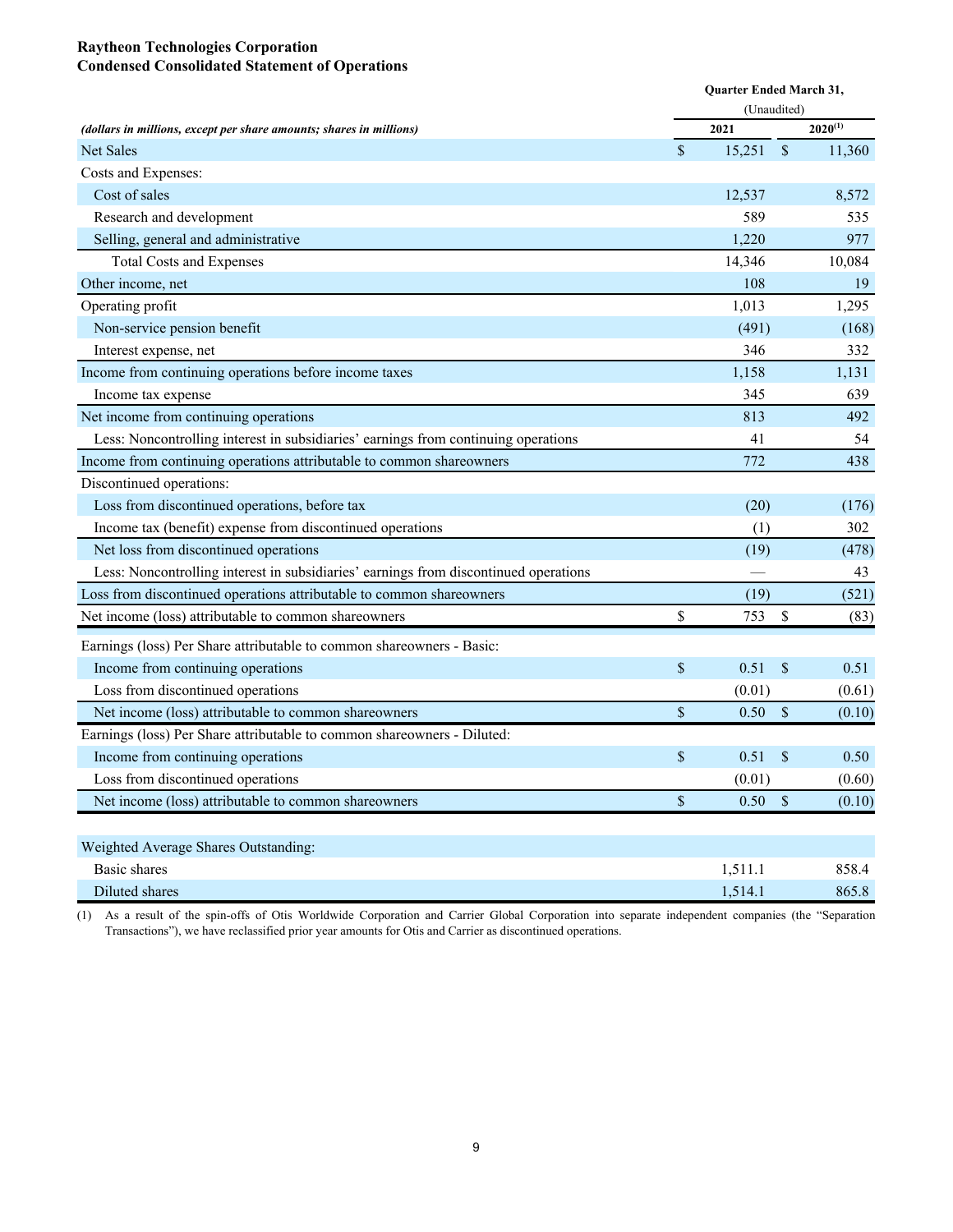## **Raytheon Technologies Corporation Segment Net Sales and Operating Profit**

|                                                | <b>Quarter Ended</b> |                |                 |                               |  |  |
|------------------------------------------------|----------------------|----------------|-----------------|-------------------------------|--|--|
|                                                | (Unaudited)          |                |                 |                               |  |  |
|                                                |                      | March 31, 2021 |                 | March 31, 2020 <sup>(1)</sup> |  |  |
| (dollars in millions)                          | <b>Reported</b>      | Adjusted       | <b>Reported</b> |                               |  |  |
| <b>Net Sales</b>                               |                      |                |                 |                               |  |  |
| Collins Aerospace Systems                      | \$4,370              | \$4,370        | \$6,438         | \$6,460                       |  |  |
| Pratt & Whitney                                | 4,030                | 4,030          | 5,353           | 5,331                         |  |  |
| Raytheon Intelligence & Space                  | 3,765                | 3,765          |                 |                               |  |  |
| Raytheon Missiles & Defense                    | 3,793                | 3,793          |                 |                               |  |  |
| Total segments                                 | 15,958               | 15,958         | 11,791          | 11,791                        |  |  |
| Eliminations and other                         | (707)                | (707)          | (431)           | (431)                         |  |  |
| Consolidated                                   | \$15,251             | \$15,251       | \$11,360        | \$11,360                      |  |  |
|                                                |                      |                |                 |                               |  |  |
| <b>Operating Profit</b>                        |                      |                |                 |                               |  |  |
| Collins Aerospace Systems                      | \$<br>314            | \$<br>332      | \$1,246         | \$1,284                       |  |  |
| Pratt & Whitney                                | 20                   | 40             | 475             | 515                           |  |  |
| Raytheon Intelligence & Space                  | 388                  | 388            |                 |                               |  |  |
| Raytheon Missiles & Defense                    | 496                  | 496            |                 |                               |  |  |
| Total segments                                 | 1,218                | 1,256          | 1,721           | 1,799                         |  |  |
| Eliminations and other                         | (31)                 | (31)           | (25)            | (25)                          |  |  |
| Corporate expenses and other unallocated items | (81)                 | (51)           | (130)           | (99)                          |  |  |
| FAS/CAS operating adjustment                   | 423                  | 423            |                 |                               |  |  |
| Acquisition accounting adjustments             | (516)                |                | (271)           |                               |  |  |
| Consolidated                                   | \$1,013              | \$1,597        | \$1,295         | \$1,675                       |  |  |
|                                                |                      |                |                 |                               |  |  |
| <b>Segment Operating Profit Margin</b>         |                      |                |                 |                               |  |  |
| Collins Aerospace Systems                      | $7.2\%$              | $7.6\%$        | 19.4 %          | 19.9 %                        |  |  |
| Pratt & Whitney                                | $0.5 \%$             | $1.0 \%$       | 8.9%            | $9.7\%$                       |  |  |
| Raytheon Intelligence & Space                  | 10.3 %               | $10.3\%$       | <b>NM</b>       | <b>NM</b>                     |  |  |
| Raytheon Missiles & Defense                    | 13.1 %               | 13.1 %         | <b>NM</b>       | <b>NM</b>                     |  |  |
| <b>Total segment</b>                           | 7.6 %                | 7.9 %          | 14.6 %          | 15.3 %                        |  |  |

(1) Legacy UTC segments have been recast for the first quarter 2020, as a result of the Separation Transactions and the merger between UTC and Raytheon Company (the Raytheon Merger), which resulted in the reclassification of amounts for Otis and Carrier as discontinued operations and revisions to the Company's measurement of segment operating profit.

NM Not Meaningful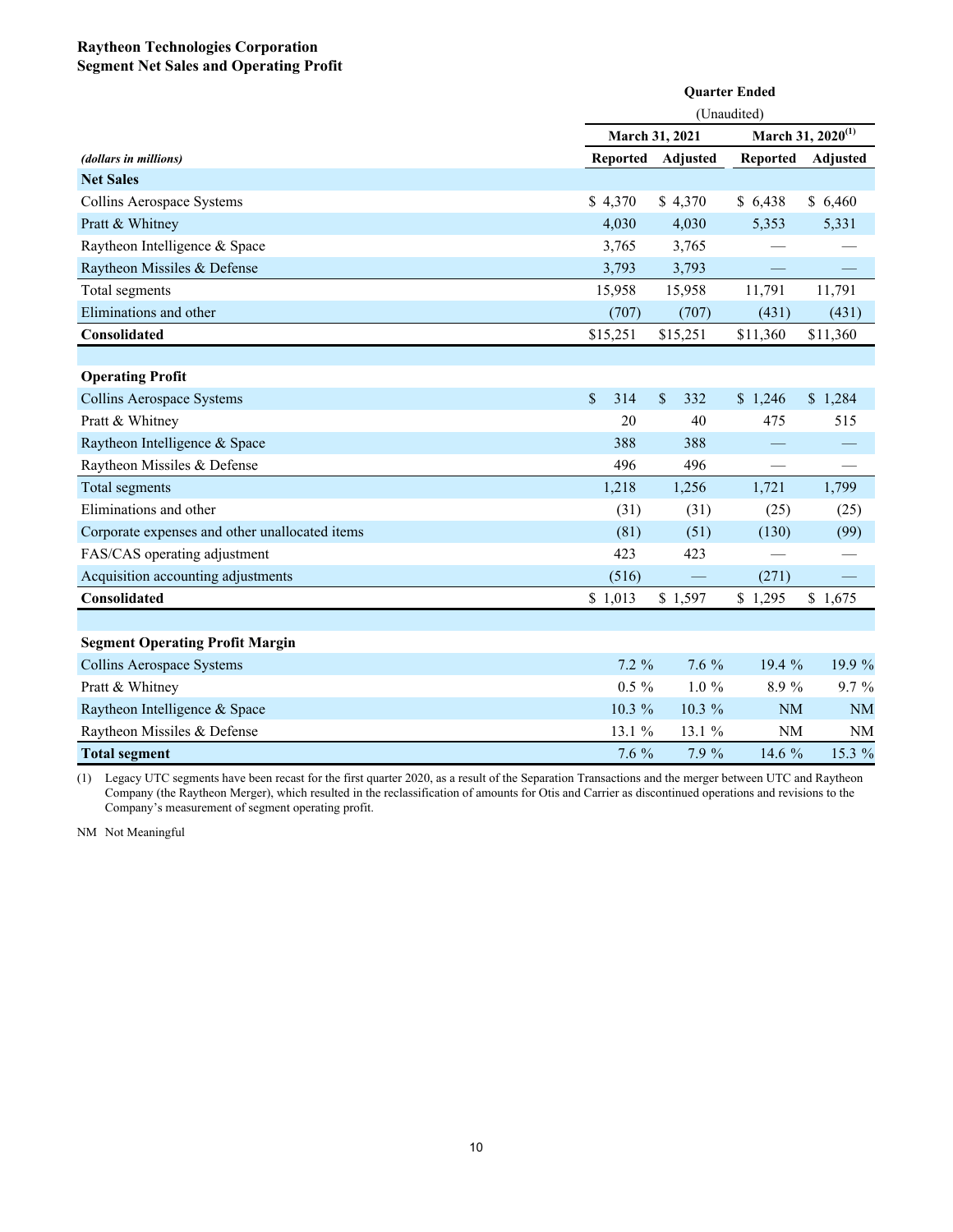#### **Raytheon Technologies Corporation Condensed Consolidated Balance Sheet**

| (dollars in millions)                                                   |              | March 31, 2021<br>(Unaudited) | December 31, 2020<br>(Unaudited) |           |  |
|-------------------------------------------------------------------------|--------------|-------------------------------|----------------------------------|-----------|--|
| <b>Assets</b>                                                           |              |                               |                                  |           |  |
| Cash and cash equivalents                                               | \$           | 8,579                         | $\mathbb{S}$                     | 8,802     |  |
| Accounts receivable, net                                                |              | 10,037                        |                                  | 9,254     |  |
| Contract assets                                                         |              | 10,238                        |                                  | 9,931     |  |
| Inventory, net                                                          |              | 9,498                         |                                  | 9,411     |  |
| Other assets, current                                                   |              | 4,200                         |                                  | 5,978     |  |
| <b>Total Current Assets</b>                                             |              | 42,552                        |                                  | 43,376    |  |
| Customer financing assets                                               |              | 3,079                         |                                  | 3,144     |  |
| Fixed assets, net                                                       |              | 14,742                        |                                  | 14,962    |  |
| Operating lease right-of-use assets                                     |              | 1,913                         |                                  | 1,880     |  |
| Goodwill                                                                |              | 54,265                        |                                  | 54,285    |  |
| Intangible assets, net                                                  |              | 39,999                        |                                  | 40,539    |  |
| Other assets                                                            |              | 4,058                         |                                  | 3,967     |  |
| <b>Total Assets</b>                                                     | \$           | 160,608                       | \$                               | 162,153   |  |
|                                                                         |              |                               |                                  |           |  |
| Liabilities, Redeemable Noncontrolling Interest and Equity              |              |                               |                                  |           |  |
| Short-term borrowings                                                   | \$           | 234                           | $\mathbb{S}$                     | 247       |  |
| Accounts payable                                                        |              | 9,182                         |                                  | 8,639     |  |
| Accrued employee compensation                                           |              | 2,511                         |                                  | 3,006     |  |
| Other accrued liabilities                                               |              | 10,184                        |                                  | 10,517    |  |
| Contract liabilities                                                    |              | 12,879                        |                                  | 12,889    |  |
| Long-term debt currently due                                            |              | 1,369                         |                                  | 550       |  |
| <b>Total Current Liabilities</b>                                        |              | 36,359                        |                                  | 35,848    |  |
| Long-term debt                                                          |              | 29,935                        |                                  | 31,026    |  |
| Operating lease liabilities, non-current                                |              | 1,552                         |                                  | 1,516     |  |
| Future pension and postretirement benefit obligations                   |              | 9,808                         |                                  | 10,342    |  |
| Other long-term liabilities                                             |              | 9,612                         |                                  | 9,537     |  |
| <b>Total Liabilities</b>                                                |              | 87,266                        |                                  | 88,269    |  |
| Redeemable noncontrolling interest                                      |              | 34                            |                                  | 32        |  |
| Shareowners' Equity:                                                    |              |                               |                                  |           |  |
| Common Stock                                                            |              | 36,951                        |                                  | 36,881    |  |
| <b>Treasury Stock</b>                                                   |              | (10,780)                      |                                  | (10, 407) |  |
| Retained earnings                                                       |              | 49,460                        |                                  | 49,423    |  |
| Accumulated other comprehensive loss                                    |              | (3,921)                       |                                  | (3,734)   |  |
| Total Shareowners' Equity                                               |              | 71,710                        |                                  | 72,163    |  |
| Noncontrolling interest                                                 |              | 1,598                         |                                  | 1,689     |  |
| <b>Total Equity</b>                                                     |              | 73,308                        |                                  | 73,852    |  |
| <b>Total Liabilities, Redeemable Noncontrolling Interest and Equity</b> | $\mathbb{S}$ | 160,608                       | $\mathbf{\hat{S}}$               | 162,153   |  |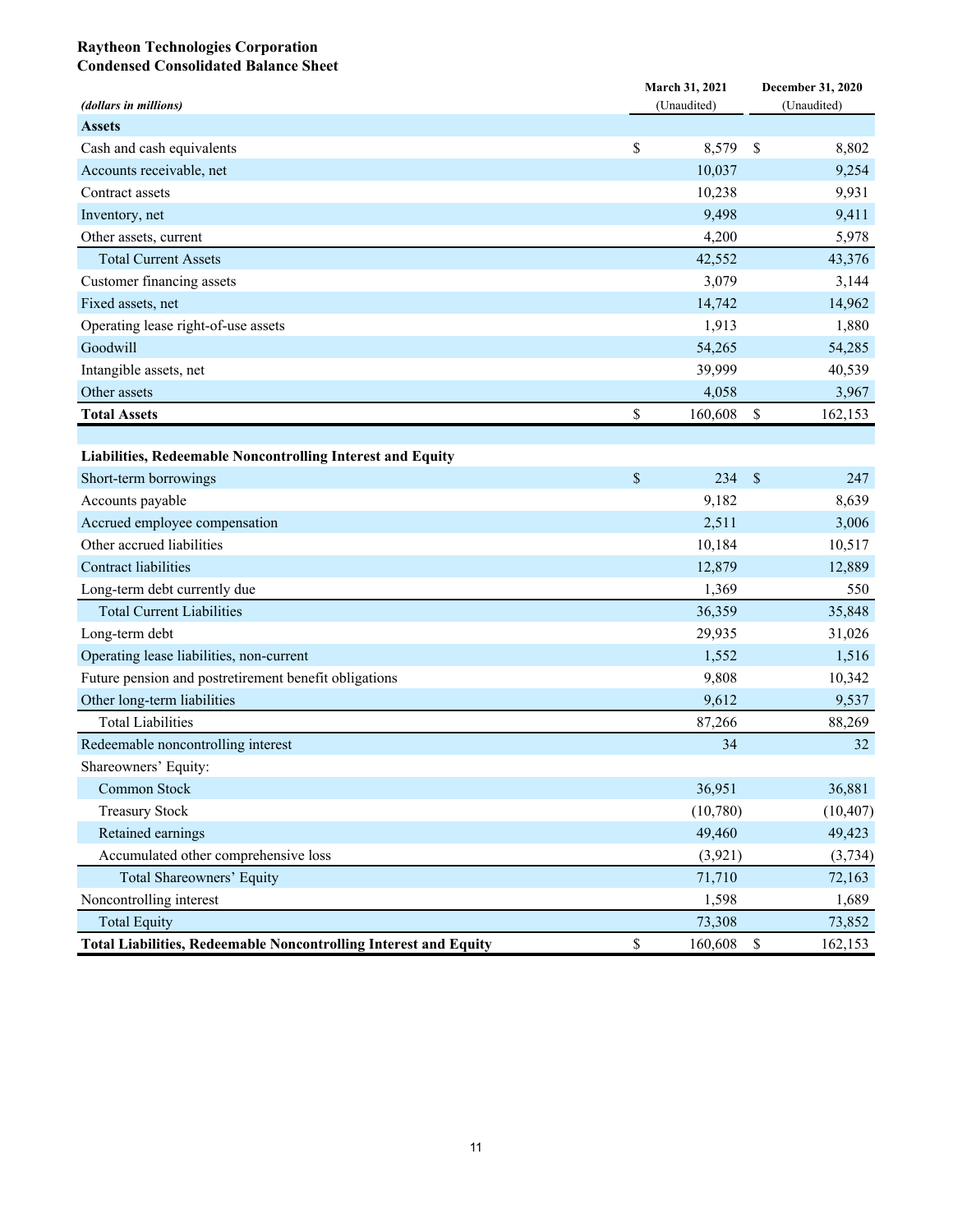## **Raytheon Technologies Corporation Condensed Consolidated Statement of Cash Flows**

|                                                                                                                    | Quarter Ended March 31, |                                |               |                          |
|--------------------------------------------------------------------------------------------------------------------|-------------------------|--------------------------------|---------------|--------------------------|
|                                                                                                                    |                         | (Unaudited)                    |               |                          |
| (dollars in millions)                                                                                              |                         | 2021                           |               | $2020^{(1)}$             |
| <b>Operating Activities:</b>                                                                                       |                         |                                |               |                          |
| Net income from continuing operations                                                                              | \$                      | 813                            | <sup>\$</sup> | 492                      |
| Adjustments to reconcile net income from continuing operations to net cash flows provided by operating activities: |                         |                                |               |                          |
| Depreciation and amortization                                                                                      |                         | 1,123                          |               | 728                      |
| Deferred income tax provision                                                                                      |                         | 153                            |               | 392                      |
| Stock compensation cost                                                                                            |                         | 84                             |               | 63                       |
| Net periodic pension and other postretirement income                                                               |                         | (358)                          |               | (130)                    |
| Change in:                                                                                                         |                         |                                |               |                          |
| Accounts receivable                                                                                                |                         | (799)                          |               | 390                      |
| Contract assets                                                                                                    |                         | (311)                          |               | (349)                    |
| Inventory                                                                                                          |                         | (113)                          |               | (395)                    |
| Other current assets                                                                                               |                         | (193)                          |               | (208)                    |
| Accounts payable and accrued liabilities                                                                           |                         | 538                            |               | 612                      |
| Contract liabilities                                                                                               |                         | (56)                           |               | (101)                    |
| Global pension contributions                                                                                       |                         | (7)                            |               | (8)                      |
| Other operating activities, net                                                                                    |                         | (151)                          |               | (354)                    |
| Net cash flows provided by operating activities from continuing operations                                         |                         | 723                            |               | 1,132                    |
| <b>Investing Activities:</b>                                                                                       |                         |                                |               |                          |
| Capital expenditures                                                                                               |                         | (387)                          |               | (325)                    |
| Investments in businesses                                                                                          |                         | (6)                            |               |                          |
| Dispositions of businesses, net of cash transferred                                                                |                         | 1,049                          |               | $\overline{\phantom{m}}$ |
| Increase in customer financing assets, net                                                                         |                         | (81)                           |               | (88)                     |
| Increase in collaboration intangible assets                                                                        |                         | (32)                           |               | (78)                     |
| Receipts (payments) from settlements of derivative contracts, net                                                  |                         | 49                             |               | (524)                    |
| Other investing activities, net                                                                                    |                         | (10)                           |               | (25)                     |
| Net cash flows provided by (used in) investing activities from continuing operations                               |                         | 582                            |               | (1,040)                  |
| <b>Financing Activities:</b>                                                                                       |                         |                                |               |                          |
| Distribution from discontinued operations                                                                          |                         |                                |               | 17,207                   |
| Repayment of long-term debt                                                                                        |                         | (286)                          |               | (13, 810)                |
| Decrease in short-term borrowings, net                                                                             |                         | (13)                           |               | (663)                    |
| Proceeds from Common Stock issued under employee stock plans                                                       |                         | $\mathbf{1}$                   |               | 6                        |
| Dividends paid on Common Stock                                                                                     |                         | (705)                          |               | (614)                    |
| Repurchase of Common Stock                                                                                         |                         | (375)                          |               | (47)                     |
| Net transfers to discontinued operations                                                                           |                         | (5)                            |               | (1,016)                  |
| Other financing activities, net                                                                                    |                         | (161)                          |               | (23)                     |
| Net cash flows (used in) provided by financing activities from continuing operations                               |                         | (1, 544)                       |               | 1,040                    |
| <b>Discontinued Operations:</b>                                                                                    |                         |                                |               |                          |
| Net cash used in operating activities                                                                              |                         | (5)                            |               | (472)                    |
| Net cash used in investing activities                                                                              |                         | $\overline{\phantom{0}}$       |               | (241)                    |
| Net cash provided by financing activities                                                                          |                         | 5                              |               | 322                      |
| Net cash flows used in discontinued operations                                                                     |                         | $\qquad \qquad \longleftarrow$ |               | (391)                    |
| Effect of foreign exchange rate changes on cash and cash equivalents from continuing operations                    |                         | 23                             |               | (19)                     |
| Effect of foreign exchange rate changes on cash and cash equivalents from discontinued operations                  |                         |                                |               | (76)                     |
| Net (decrease) increase in cash, cash equivalents and restricted cash                                              |                         | (216)                          |               | 646                      |
| Cash, cash equivalents and restricted cash, beginning of period                                                    |                         | 8,832                          |               | 4,961                    |
| Cash, cash equivalents and restricted cash within assets related to discontinued operations, beginning of period   |                         |                                |               | 2,459                    |
| Cash, cash equivalents and restricted cash, end of period                                                          |                         | 8,616                          |               | 8,066                    |
| Less: Restricted cash, included in Other assets                                                                    |                         | 37                             |               | 48                       |
| Less: Cash, cash equivalents and restricted cash for discontinued operations                                       |                         |                                |               | 1,993                    |
| Cash and cash equivalents, end of period                                                                           | \$                      | 8,579                          | $\mathbb{S}$  | 6,025                    |

(1) As a result of the Separation Transactions and the Raytheon Merger, certain reclassifications have been made to the prior year amounts to conform to the current year presentation. These reclassifications include the reclassification of the historical Otis and Carrier results to discontinued operations and the reclassification of lease amortization within our presentation of cash flows.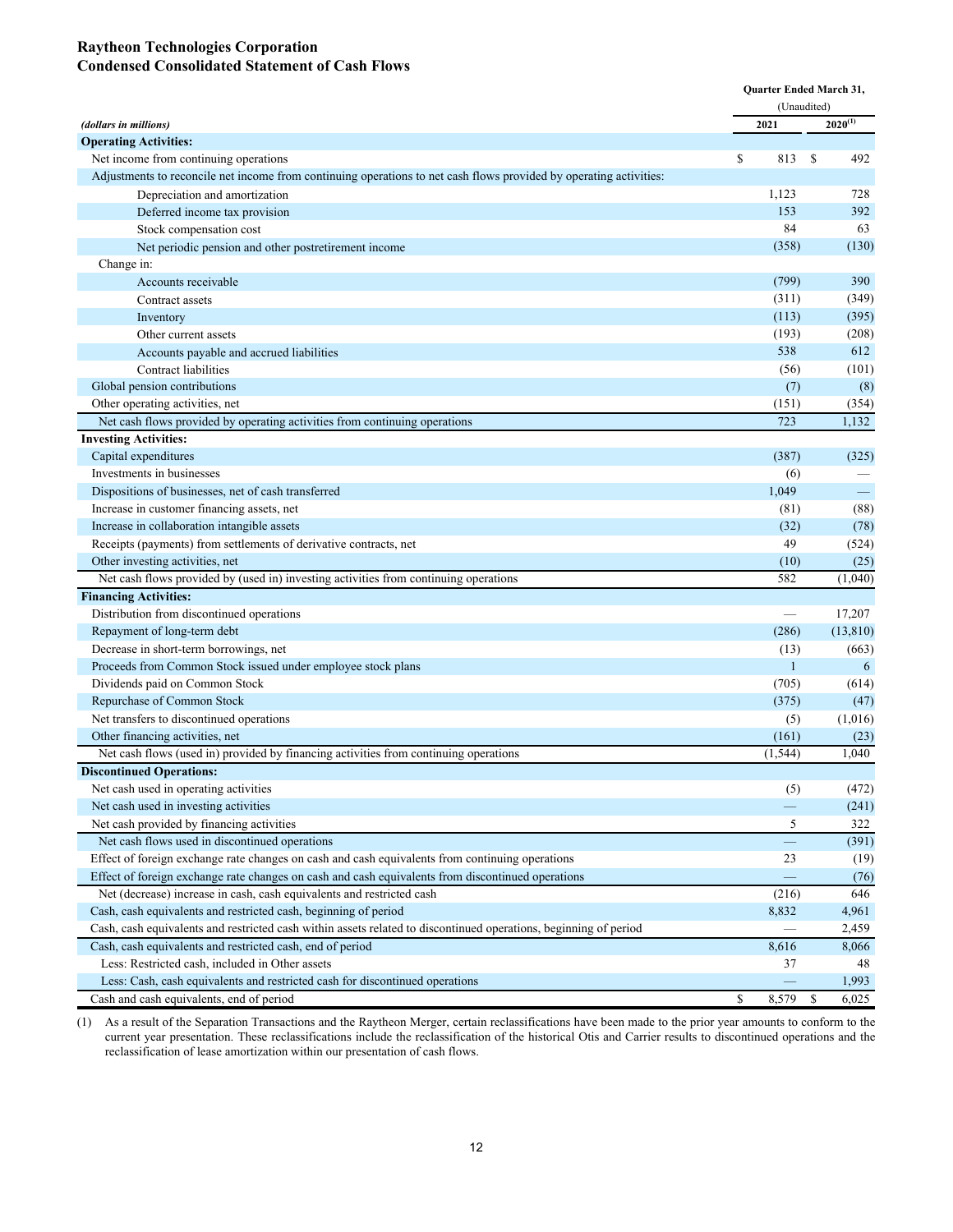#### **Raytheon Technologies Corporation Reconciliation of Reported (GAAP) to Adjusted (Non-GAAP) Results Adjusted Sales, Adjusted Operating Profit & Operating Profit Margin**

|                                                                                                                                              |                          | Quarter Ended March 31,<br>(Unaudited) |                         |                  |  |
|----------------------------------------------------------------------------------------------------------------------------------------------|--------------------------|----------------------------------------|-------------------------|------------------|--|
|                                                                                                                                              |                          |                                        |                         |                  |  |
| (dollars in millions - Income (Expense))<br><b>Collins Aerospace Systems</b>                                                                 |                          | 2021                                   |                         | 2020             |  |
| Net sales                                                                                                                                    | \$                       | 4,370                                  | \$                      | 6,438            |  |
| Significant unfavorable contract adjustments <sup>(1)</sup>                                                                                  |                          |                                        |                         | (22)             |  |
| Adjusted net sales                                                                                                                           | \$                       | 4,370                                  | \$                      | 6,460            |  |
|                                                                                                                                              |                          |                                        |                         |                  |  |
| Operating profit                                                                                                                             | \$                       | 314                                    | \$                      | 1,246            |  |
| Restructuring<br>Significant unfavorable contract adjustments $^{(1)}$                                                                       |                          | (18)                                   |                         | (6)              |  |
| Charges related to customer bankruptcies and collectability $risk(1)$                                                                        |                          |                                        |                         | (22)<br>(10)     |  |
| Adjusted operating profit                                                                                                                    | \$                       | 332                                    | \$                      | 1,284            |  |
| Adjusted operating profit margin                                                                                                             |                          | $7.6\%$                                |                         | 19.9 %           |  |
| Pratt & Whitney                                                                                                                              |                          |                                        |                         |                  |  |
| Net sales                                                                                                                                    | \$                       | 4,030                                  | \$                      | 5,353            |  |
| Favorable impact of a contract termination <sup>(1)</sup>                                                                                    |                          |                                        |                         | 22               |  |
| Adjusted net sales                                                                                                                           | $\mathbf S$              | 4,030                                  | $\$$                    | 5,331            |  |
| Operating profit                                                                                                                             | \$                       | 20                                     | \$                      | 475              |  |
| Restructuring                                                                                                                                |                          | (20)                                   |                         |                  |  |
|                                                                                                                                              |                          |                                        |                         |                  |  |
| Charges related to customer bankruptcies and collectability risk <sup>(1)</sup><br>Favorable impact of a contract termination <sup>(1)</sup> |                          |                                        |                         | (62)<br>22       |  |
| Adjusted operating profit                                                                                                                    | $\mathbf S$              | 40                                     | $\mathbf{\$}$           | $\overline{515}$ |  |
| Adjusted operating profit margin                                                                                                             |                          | $1.0\%$                                |                         | 9.7%             |  |
| Raytheon Intelligence & Space                                                                                                                |                          |                                        |                         |                  |  |
| Net sales                                                                                                                                    | \$                       | 3,765                                  | \$                      |                  |  |
| Operating profit                                                                                                                             | \$                       | 388                                    | \$                      |                  |  |
| Operating profit margin                                                                                                                      |                          | 10.3 %                                 |                         | $- \frac{9}{6}$  |  |
| <b>Raytheon Missiles &amp; Defense</b>                                                                                                       |                          |                                        |                         |                  |  |
| Net sales                                                                                                                                    | \$                       | 3,793                                  | \$                      |                  |  |
| Operating profit                                                                                                                             | $\mathbf S$              | 496                                    | $\mathbf{\hat{S}}$      |                  |  |
|                                                                                                                                              |                          | 13.1 %                                 |                         | $-$ %            |  |
| Operating profit margin                                                                                                                      |                          |                                        |                         |                  |  |
| <b>Eliminations and Other</b>                                                                                                                |                          |                                        |                         |                  |  |
| Net sales                                                                                                                                    | \$                       | (707)                                  | \$                      | (431)            |  |
| Operating loss                                                                                                                               | \$                       | (31)                                   | \$                      | (25)             |  |
| Restructuring                                                                                                                                |                          |                                        |                         | (1)              |  |
| Adjusted operating profit                                                                                                                    | \$                       | (31)                                   | \$                      | (24)             |  |
| Corporate expenses and other unallocated items                                                                                               |                          |                                        |                         |                  |  |
| Operating loss                                                                                                                               | \$                       | (81)                                   | \$                      | (130)            |  |
| Restructuring                                                                                                                                |                          | (5)                                    |                         | (1)              |  |
| Costs associated with the separation of the commercial businesses                                                                            |                          | (8)                                    |                         |                  |  |
|                                                                                                                                              |                          |                                        |                         |                  |  |
| Transaction and integration costs associated with the Raytheon Merger<br>Adjusted operating loss                                             | $\overline{\mathcal{S}}$ | (17)<br>(51)                           | $\overline{\mathbb{S}}$ | (29)<br>(100)    |  |
|                                                                                                                                              |                          |                                        |                         |                  |  |
| <b>FAS/CAS Operating Adjustment</b><br><b>Operating Profit</b>                                                                               | \$                       | 423                                    | \$                      |                  |  |
|                                                                                                                                              |                          |                                        |                         |                  |  |
| <b>Acquisition Accounting Adjustments</b><br>Operating loss                                                                                  | \$                       |                                        |                         |                  |  |
| Intangible impairment <sup>(1)</sup>                                                                                                         |                          | (516)                                  | \$                      | (271)<br>(40)    |  |
| Acquisition accounting adjustments                                                                                                           |                          | (516)                                  |                         | (231)            |  |
| Adjusted operating profit                                                                                                                    | $\$$                     |                                        | $\$$                    |                  |  |
| <b>RTC</b> Consolidated                                                                                                                      |                          |                                        |                         |                  |  |
| Net sales                                                                                                                                    | $\mathcal{S}$            | 15,251                                 | \$                      | 11,360           |  |
| Favorable impact of a contract termination                                                                                                   |                          |                                        |                         | 22               |  |
| 13<br>Significant unfavorable contract adjustments                                                                                           |                          |                                        |                         | (22)             |  |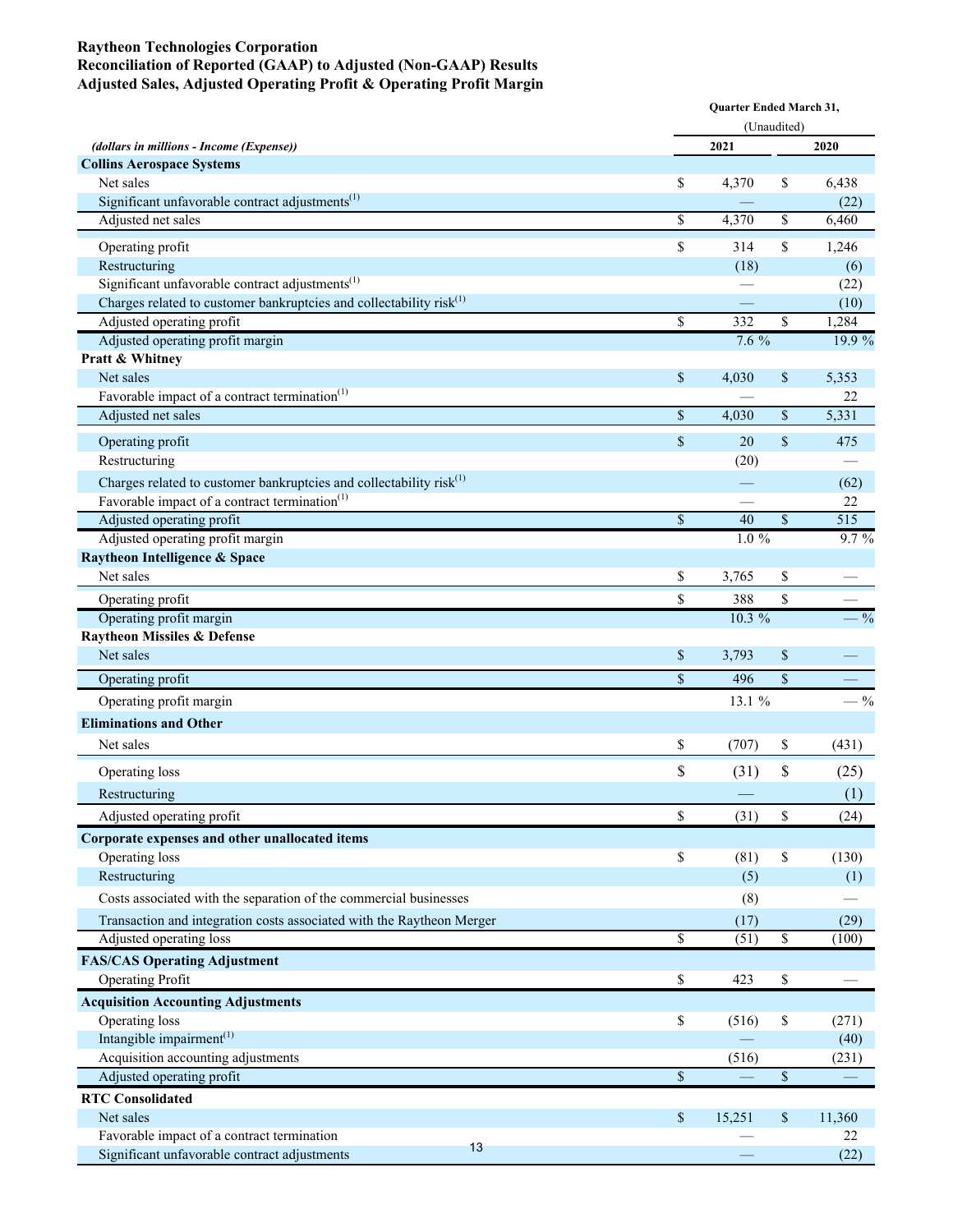| Adjusted net sales                                                                           | 15.251 | 11,360 |
|----------------------------------------------------------------------------------------------|--------|--------|
| Operating profit                                                                             | 1.013  | 1,295  |
| Restructuring                                                                                | (43)   | (8)    |
| Acquisition accounting adjustments                                                           | (516)  | (231)  |
| Total significant non-recurring and non-operational items included in Operating Profit above | (25)   | (141)  |
| Adjusted operating profit                                                                    | .597   | .675   |

(1) Total significant non-recurring and non-operational items in the table above for the quarter ended March 31, 2020 includes a net pre-tax charge of \$0.1 billion related to the impact of the COVID-19 pandemic, primarily consisting of charges related to customer bankruptcies and collectability risks. In the quarter ended June 30, 2020, management determined that these operational items were directly attributable to the COVID-19 pandemic and would be significant to our 2020 results, and as such, we retrospectively revised Collins Aerospace System's and Pratt & Whitney's adjustments for Q1 2020 to include them and continued to make adjustments for similar items through the remainder of 2020. Management determined these items are incremental to similar costs (or income) incurred for reasons other than the pandemic and not expected to recur once the impact of the pandemic has subsided, and therefore, not indicative of the Company's ongoing operational performance and appropriate for adjustment in the applicable periods. Our preliminary assessment is that similar items are not expected to be significant to our 2021 results, and therefore, we have not adjusted for such items in the quarter ended March 31, 2021.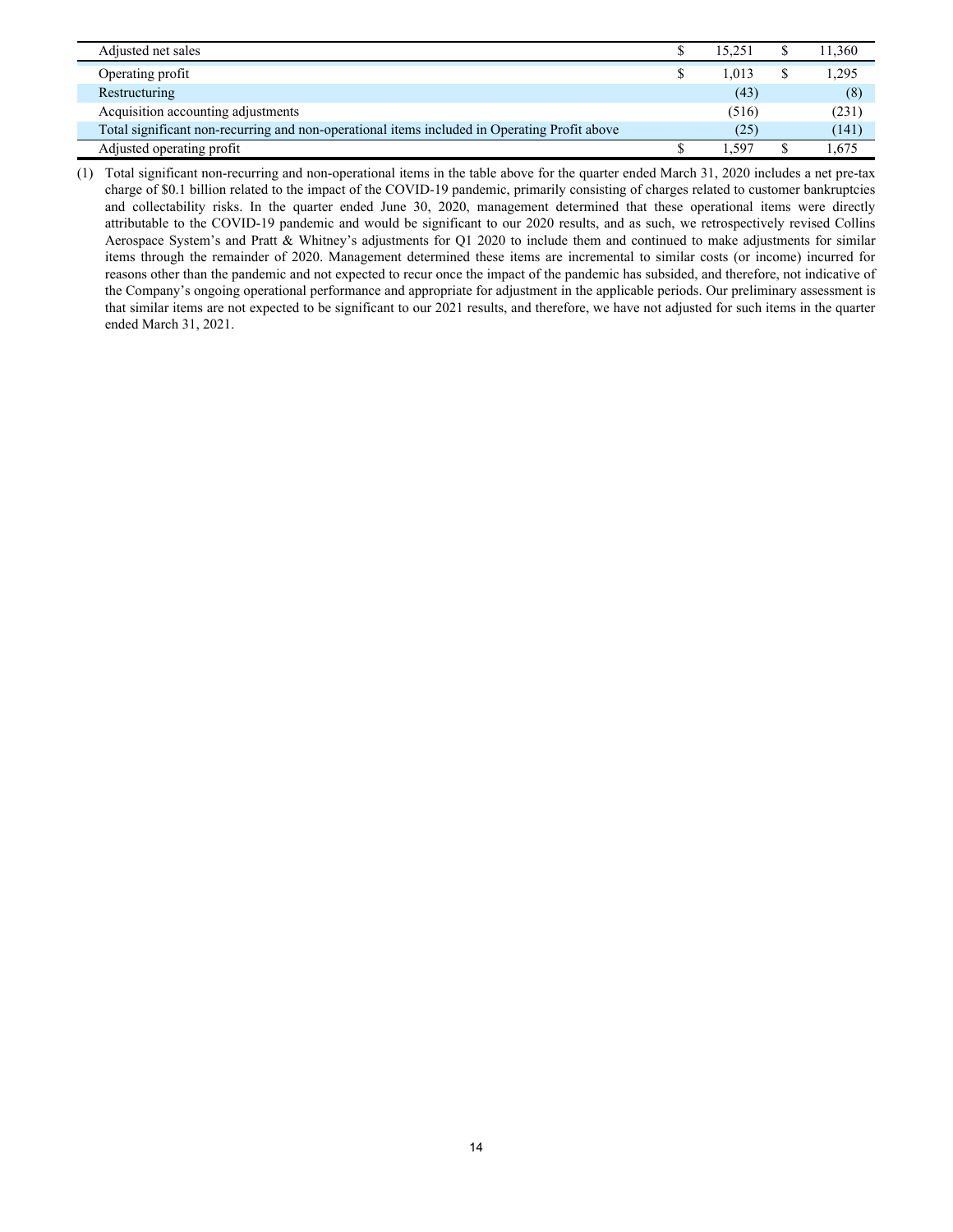#### **Raytheon Technologies Corporation Reconciliation of Reported (GAAP) to Adjusted (Non-GAAP) Results Adjusted Income from Continuing Operations, Earnings Per Share, Weighted Average Diluted Shares Outstanding and Effective Tax Rate**

|                                                                                           | Quarter Ended March 31, |            |              |            |
|-------------------------------------------------------------------------------------------|-------------------------|------------|--------------|------------|
|                                                                                           | (Unaudited)             |            |              |            |
| (dollars and shares in millions - Income (Expense))                                       |                         | 2021       |              | 2020       |
| Income from continuing operations attributable to common shareowners                      | <b>S</b>                | 772        | $\mathbf{s}$ | 438        |
| <b>Total Restructuring</b>                                                                |                         | (43)       |              | (8)        |
| Total Acquisition accounting adjustments                                                  |                         | (516)      |              | (231)      |
| Total significant non-recurring and non-operational items included in Operating Profit    |                         | (25)       |              | (141)      |
| Tax effect of restructuring and significant non-recurring and non-operational items above |                         | 134        |              | 82         |
| Significant non-recurring and non-operational items included in Income Tax Expense        |                         |            |              |            |
| Tax impact from business disposal                                                         |                         | (148)      |              |            |
| Tax benefit (expenses) associated with the Company's separation of Otis and Carrier       |                         |            |              | (415)      |
| Less: Impact on net income attributable to common shareowners                             |                         | (598)      |              | (713)      |
| Adjusted income from continuing operations attributable to common shareowners             | S                       | 1,370      | \$           | 1,151      |
| <b>Diluted Earnings Per Share</b>                                                         | S                       | 0.51       | S            | 0.50       |
| Impact on Diluted Earnings Per Share                                                      |                         | (0.39)     |              | (0.83)     |
| <b>Adjusted Diluted Earnings Per Share</b>                                                | \$                      | 0.90       | \$           | 1.33       |
| <b>Effective Tax Rate</b>                                                                 |                         | 29.8%      |              | 56.5 %     |
| Impact on Effective Tax Rate                                                              |                         | $(10.8)\%$ |              | $(36.2)\%$ |
| <b>Adjusted Effective Tax Rate</b>                                                        |                         | 19.0 %     |              | $20.3\%$   |